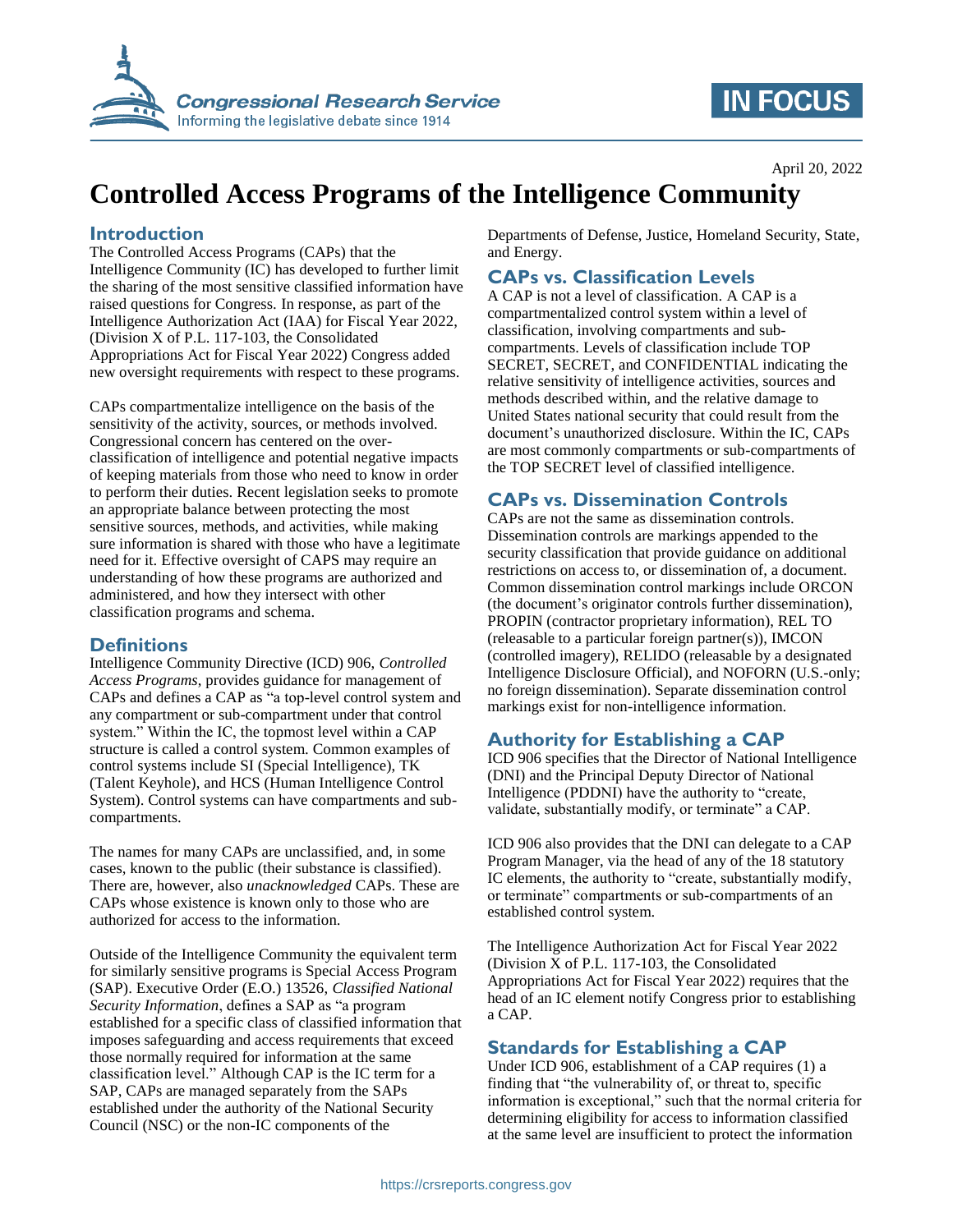from unauthorized disclosure; or (2) Congress to direct the establishment of a CAP through legislation.

#### **CAP Administration and Oversight**

The DNI must validate each CAP at least annually. CAPs not validated within a year are to be terminated.

CAP Program Managers, within an IC element, are responsible for administering CAPs. They also establish the appropriate level of protections for a CAP within the minimum and maximum limits established by the DNI or PPDNI. The CAP Program Manager designates a CAP Control Officer (CAPCO) for routine administration, and the enforcement of policy and procedures related to the execution of the program.

An IC Senior Review Group (SRG) reviews control systems and their compartments and sub-compartments for whether they should be validated, substantially modified, or terminated. On the basis of the findings of the SRG, an IC CAP Oversight Committee (CAPOC), which meets aperiodically, makes recommendations to the DNI on the creation, validation, substantial modification, or termination of control systems.

For the purposes of conducting CAP oversight within the Executive Branch, E.O. 13526, which provides for the administration of classified national security information, allows for the Director of the Information Security Oversight Office (ISOO) of the National Archives and Records Administration (NARA) and no more than one other ISOO employee be given access to a CAP. For CAPs that are "extraordinarily sensitive and vulnerable" access may be limited to the ISOO director alone.

The names of personnel granted access to a CAP are to be kept in the designated IC database that serves as the repository for verifying and validating individual CAP access.

#### **Congressional Oversight**

Congress has acted to supplement IC and NARA oversight measures for CAPs in order to have a better understanding of the purpose and impact of these sensitive programs. The Intelligence Authorization Act (IAA) for Fiscal Year 2022 requires that each IC element provide a baseline report giving information on each CAP, to include for each program the date it commenced, its rationale, annual funding, and current operational use. The report is to go to congressional intelligence and appropriations committees and to Senate and House leadership.

In addition, the IAA for FY2022 requires the head of each IC element to submit an annual report to the congressional intelligence and appropriations committees of the Senate and House of Representatives on CAPs the element administers. The reports are to include (1) a list of the compartments and sub-compartments for each CAP that is either active or was terminated during the previous year; and (2) (for the annual report submitted by the DNI), a *certification* of whether the creation, validation, substantial modification, or termination of each CAP is "substantiated and justified."

The IAA also requires that the DNI provide briefings on each CAP at least semiannually or as requested by the congressional intelligence and appropriations committees or House and Senate leadership. The briefings are to include a description of the activity during the reporting period and the extent to which it has satisfied the requirements that initially justified establishing the program.

#### **Statutory IC Elements with Authority for the Administration and Oversight of CAPs**

#### **DOD Elements:**

- Defense Intelligence Agency (DIA)
- National Geospatial-Intelligence Agency (NGA)
- National Reconnaissance Office (NRO)
- National Security Agency (NSA)
- U.S. Air Force Intelligence, Surveillance and Reconnaissance (AF/A2)
- U.S. Space Force Intelligence (S-2)
- U.S. Army Intelligence (G2)
- U.S. Marine Corps Intelligence, Surveillance and Reconnaissance Enterprise (MCISR-E)
- U.S. Naval Intelligence (N2)

#### **Non-DOD Elements:**

- Office of the Director of National Intelligence (ODNI)
- Central Intelligence Agency (CIA)
- Department of Energy (DOE) intelligence component: Office of Intelligence and Counter-Intelligence (I&CI)
- Department of Homeland Security (DHS) intelligence components: Office of Intelligence and Analysis (I&A) and U.S. Coast Guard Intelligence (CG-2)
- Department of Justice (DOJ) intelligence components: the Drug Enforcement Agency's Office of National Security Intelligence (DEA/ONSI) and the Federal Bureau of Investigation's Intelligence Branch (FBI/IB)
- Department of State (DOS) intelligence component: Bureau of Intelligence and Research (INR)
- Department of the Treasury intelligence component: Office of Intelligence and Analysis (OIA)

#### **Related CRS Products**

CRS Report R45421, *Congressional Oversight of Intelligence: Background and Selected Options for Further Reform*, by Michael E. DeVine

CRS In Focus IF10525, *Defense Primer: National and Defense Intelligence*, by Michael E. DeVine

#### **Relevant Legislation**

Intelligence Authorization Act for Fiscal Year 2022 (Division X of the Consolidated Appropriations Act for Fiscal Year 2022, P.L. 117-103)

#### **Other Resources**

ICD 906, Controlled Access Programs

- E.O. 13526, Classified National Security Information
- E.O. 12333, United States Intelligence Activities

Controlled Access Program Coordination Office (CAPCO) Register and Manual